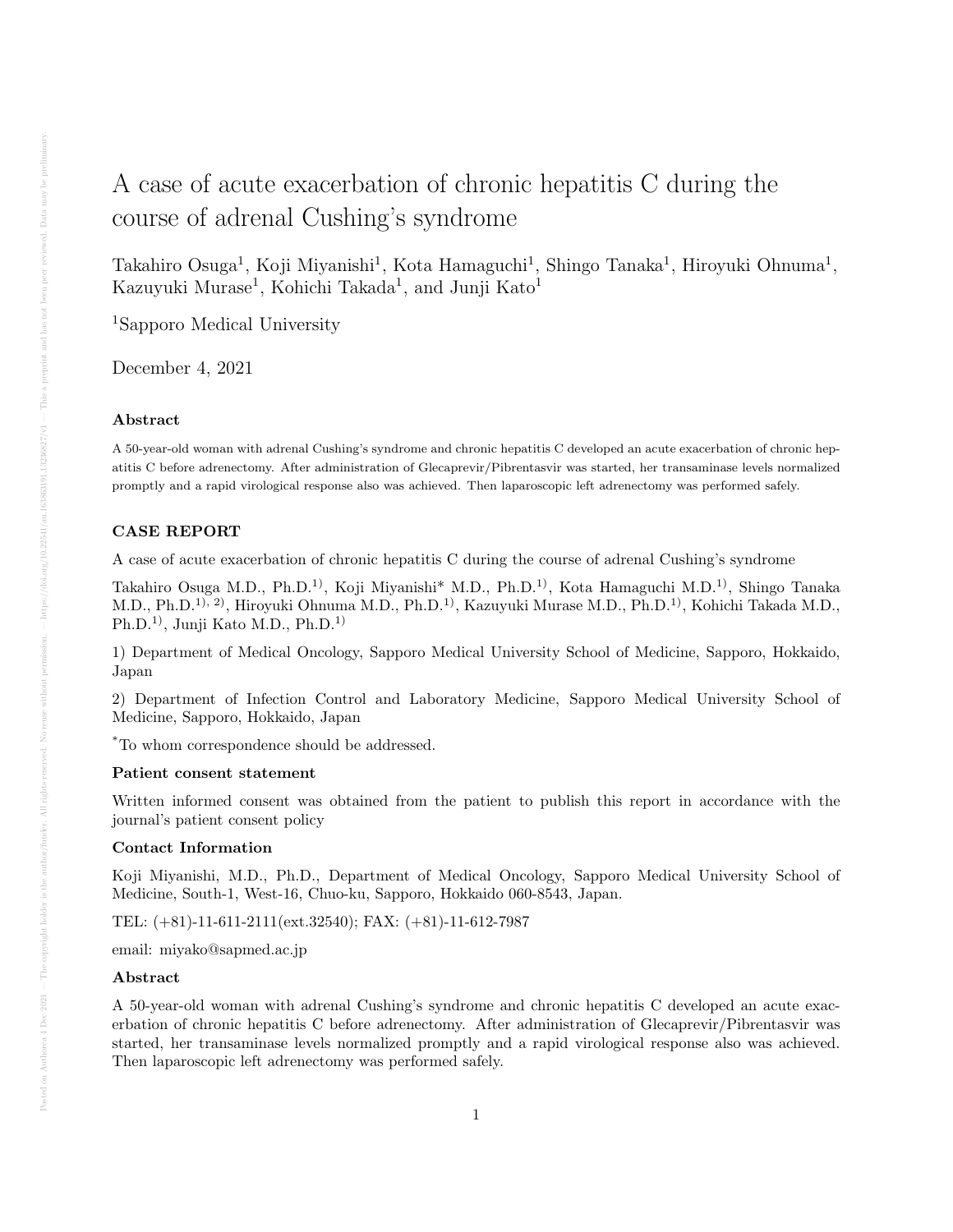#### Key Clinical Message

This is the first report of Cushing's syndrome causing acute exacerbation of chronic hepatitis C. Acute exacerbation of hepatitis C should be listed as a differential disease for liver disorders in patients with Cushing's disease.

key words: acute exacerbations, reactivation, chronic hepatitis C, Cushing's syndrome

#### Introduction

Reports of reactivation of hepatitis C virus and acute exacerbation of chronic hepatitis C associated with immunosuppressive therapy and cancer drug therapy are rarer than for hepatitis B virus, but have been made occasionally. In HBV infection, viral reactivation and acute hepatitis caused by an excess of endogenous cortisol due to Cushing's syndrome have been reported, but no acute exacerbation of chronic hepatitis C has been reported so far. Here, we report a case of acute exacerbation of chronic hepatitis C during the course of adrenal Cushing's syndrome.

## Case Report

A woman in her 50s underwent a CT scan at a nearby hospital to investigate treatment-resistant hypertension and was found to have a left adrenal mass. Her blood test showed low ACTH and Cushing's syndrome was suspected, so she was referred to the endocrinology department of our hospital. She was diagnosed with adrenal Cushing's syndrome but was referred to our department because she was found to be HCV antibody positive. There is nothing special to note about her medical or family history. She had never smoked and drank very little. Her physical findings on admission were 164.5 cm tall, 92.6 kg in weight, and a BMI of 34.2 kg/m<sup>2</sup>. Her blood pressure was 179 / 73 mmHg, pulse 64 /min (rhythmic), body temperature 36.8°C, and respiratory rate 12 /min. She had findings of central obesity, moon face, buffalo hump, and red skin stretch marks. Her blood test findings (Table 1) showed an increase in ALT, HCV antibody positivity, and an HCV RNA concentration of 4.1 log IU/ml. The virus was genotype 2. Cortisol was within the reference range but ACTH was as low, less than 1.5 pg/ml. Her bedtime cortisol level was 7.07 μg/dl, which was above her reference of 5 μg/dl, suggesting the loss of diurnal variation in cortisol secretion. In an overnight low-dose dexamethasone suppression test, cortisol after loading was 6.61 μg/dl, which exceeded 5 μg/dl, suggesting that cortisol was autonomously secreted. Her contrast-enhanced CT scan (Fig. 1) revealed a tumor with a major axis of about 30 mm in her left adrenal gland. MRI scans showed mild hyperintensity in the "in phase" (Fig. 2a) and decreased signal in the "out of phase" (Fig. 2b), suggesting her adrenal mass was an adenoma. Based on the above test results, she was diagnosed with chronic hepatitis C and adrenal Cushing's syndrome. She agreed to receive treatment with direct acting antiviral agents (DAAs) after resection of the left adrenal tumor. However, two months later, she had liver dysfunction with AST 116 U/L and ALT 213 U/L (Fig. 3). Because the HCV RNA concentration had increased to 6.4 logIU/mL, she was suspected to have an acute exacerbation of chronic hepatitis C and underwent percutaneous liver biopsy. The biopsy revealed an inflammatory cell infiltration, mostly composed of lymphocytes and plasma cells and mainly in the portal vein area (Fig. 4). Fibrosis and interface hepatitis also were observed and spotty necrosis was evident in the hepatic lobule. No clear fat deposits were found in the hepatocytes, ruling out NASH or NAFLD. According to the New Inuyama classification, hepatitis equivalent to A2-3 / F1-2 was considered. Because HBV DNA was not detected, no new drug was used and no cause of liver damage, such as biliary atresia, was found; the patient was diagnosed with liver damage due to reactivation of HCV, with acute exacerbation of chronic hepatitis C. The treatment policy was changed, in order to treat hepatitis C before the left adrenal resection, and administration of Glecaprevir / Pibrentasvir was started. A blood test two weeks after the start of treatment confirmed normalization of AST and ALT, and a rapid virological response was achieved (Fig. 3). Subsequently, HCV RNA remained negative, no liver damage was observed, and laparoscopic left adrenectomy was safely performed nine months after the initial diagnosis. The pathological findings were adrenal adenoma. After the operation, hypertension improved and weight loss was obtained (92.6 kg (BMI:  $34.2 \text{ kg/m}^2$ ) before the operation, but 77.0 kg (BMI:  $28.5 \text{ kg/m}^2$ ) one year after the operation). ACTH increased, and the adrenal Cushing's syndrome was considered to have been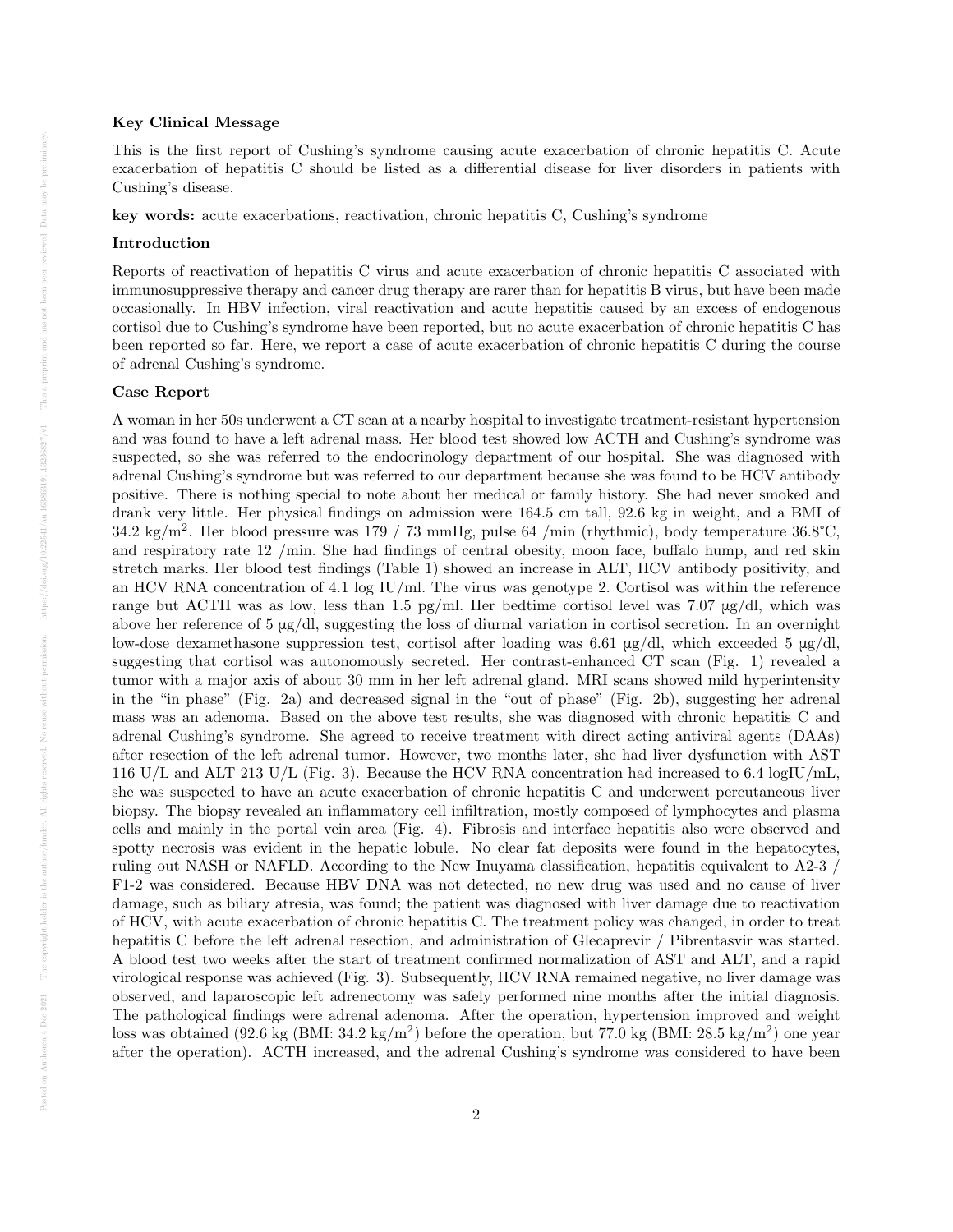cured. Regarding HCV infection, the sustained virological response has been maintained to date, more than two years after the completion of DAA therapy, and the follow-up continues.

## Discussion

Reactivation of hepatitis B virus can cause serious liver damage. Therefore, it is recommended to check the HBV infection status before starting anticancer chemotherapy or immunotherapy and to continue monitoring for the presence or absence of reactivation thereafter<sup>1, 2</sup>. On the other hand, there are few reports of the reactivation of hepatitis C virus, and there are many unclear points about the pathophysiology. In this case, it is possible that chronic hepatitis C was acutely exacerbated due to endogenous cortisol secretion in Cushing's syndrome. Although the definition of HCV reactivation has not been defined, several studies<sup>3, 4, 5</sup> have defined an increase of HCVRNA of 1.0 log IU/ml or more as HCV reactivation. In addition, the definition of acute exacerbation of chronic hepatitis C is that ALT increases to more than three times the upper limit of the reference range<sup>3, 4, 6</sup>. Mahale et al. reported a retrospective study in which acute exacerbation of chronic hepatitis C due to cancer medication was seen in  $11\%$  of 308 patients<sup>3</sup>. Torres et al. also reported that, in a prospective study of 100 patients with cancer medication, HCV reactivation was found in 23%<sup>4</sup>. Given these reports, HCV reactivation potentially could occur quite frequently. However, Torres et al. reported that only 10% of all patients had acute exacerbations, none of which led to liver failure<sup>4</sup>. Such data suggest that HCV reactivation may often be overlooked in actual cases without aggravation. Thus, the frequency of aggravation due to hepatitis virus reactivation is thought to be lower for HCV than for HBV. However, there are some reports of deaths from acute exacerbation of chronic hepatitis  $C^{7-10}$ . In addition, if severe hepatitis develops following viral reactivation, mortality rates have been reported to be similar for HBV and  $HCV^{8,11}$ . Thus, reactivation of HCV is considered to be a pathological condition that requires caution, similar to HBV. Torres et al. reported that administration of rituximab or corticosteroids is a significant independent risk factor<sup>4</sup>. In addition, there are reports of acute exacerbation of chronic hepatitis C due to corticosteroids administered as antiemetics and as immunosuppressive therapy<sup>12, 13, 14</sup>. Therefore, excess cortisol can reactivate not only HBV but also HCV. The mechanism by which HCV is reactivated with cortisol is assumed to be decreased cell-mediated immunity due to rapid apoptosis of circulating T cells caused by steroids<sup>4</sup>, enhancement of HCV infectivity by upregulation of viral receptor expression on the hepatocyte surface<sup>15</sup>, and enhanced viral replication<sup>16</sup>. In addition, there is a report that genotype 2 is more common in cases with acute exacerbation of chronic hepatitis  $C<sup>4, 13</sup>$ , which is consistent with this case.

Regarding HBV reactivation due to Cushing's syndrome, three cases of acute exacerbation of chronic hepatitis B have been reported<sup>17, 18, 19</sup>. It is believed that Cushing's syndrome caused a decrease in cell-mediated immunity and humoral immunity due to an endogenous excess of cortisol, resulting in an acute exacerbation of chronic hepatitis  $B^{13}$ . As described above, because an excess of cortisol can cause reactivation of HCV, it is considered that a decrease in immunocompetence due to Cushing's syndrome, which is an excess of endogenous cortisol, can also cause reactivation of HCV and acute exacerbation of chronic hepatitis. However, as far as we can determine, no cases of Cushing's syndrome causing HCV reactivation or acute exacerbation of chronic hepatitis C have been reported, and this is the first report. In addition, this case, in which good results were obtained by treatment with DAAs, is considered to be very helpful in deciding treatment policy. In the future, when liver damage appears in HCV-infected patients with Cushing's syndrome, it will be necessary to distinguish the acute exacerbation and reactivation of chronic hepatitis C. Then, treatment with DAAs may be considered to be effective for reactivation of HCV and acute exacerbation of chronic hepatitis.

## Conclusion

Posted on Authorea 4 Dec 2021 — The copyright holder is the author/funder. All rights reserved. No reuse

We report a case of chronic hepatitis C with acute exacerbation during the course of Cushing's syndrome. At the time of cancer drug therapy and in the state of endogenous and extrinsic corticosteroid hyperplasia, it is necessary to pay attention not only to acute exacerbation of chronic hepatitis B but also to hepatitis C.

## ACKNOWLEDGEMENTS

All authors would like to thank the patient and his family for allowing this case study.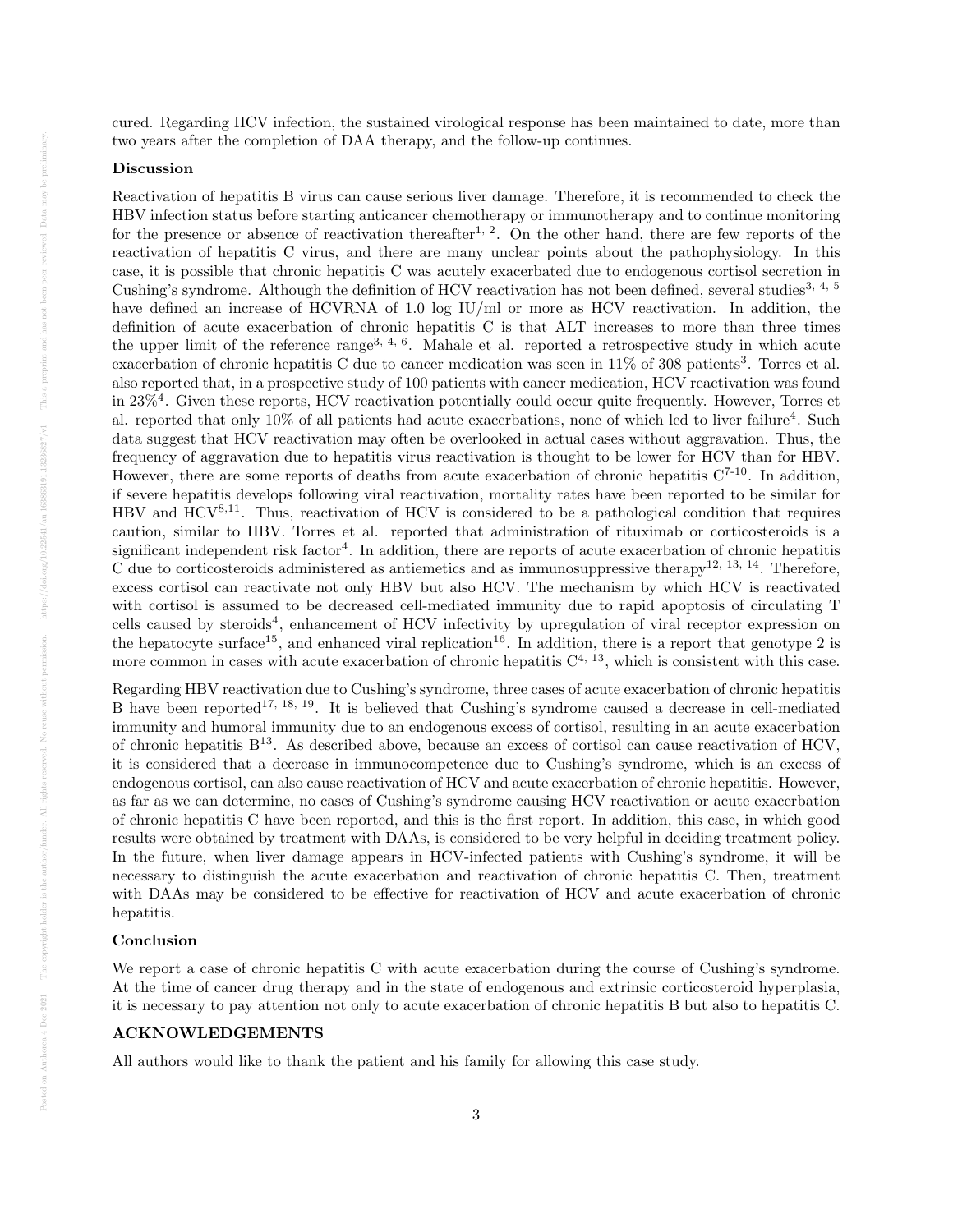## CONFLICT OF INTEREST

The authors have no conflict of interests.

# AUTHOR CONTRIBUTIONS

TO and KM: collected and analyzed data and wrote and edited the manuscript. KH, ST, HO, KT, KM and JK: involved in the patient's care.

#### Reference

1. Terrault NA, Lok ASF, McMahon BJ, et al. Update on prevention, diagnosis, and treatment of chronic hepatitis B: AASLD 2018 hepatitis B guidance. Hepatology 67:1560-99, 2018.

2. Hsu PI, Lai KH, Cheng JS, et al. Prevention of acute exacerbation of chronic hepatitis B infection in cancer patients receiving chemotherapy in a hepatitis B virus endemic area. Hepatology 62:387-96, 2015.

3. Mahale P, Kontoyiannis DP, Chemaly RF, et al. Acute exacerbation and reactivation of chronic hepatitis C virus infection in cancer patients. J Hepotol 57:1177-85, 2012.

4. Torres HA, Hosry J, Mahale P, Economides MP, Jiang Y, Lok AS. Hepatitis C Virus Reactivation in Patients Receiving Cancer Treatment: A Prospective Observational Study. Hepatology 67:36-47, 2018.

5. Ozguroglu M, Bilici A, Turna H, Serdengecti S. Reactivation of Hepatitis B Virus Infection with Cytotoxic Therapy in Non-Hodgkin's Lymphoma. Med Oncol 21:67-72, 2004.

6. McGovern BH, Birch CE, Bowen MJ, et al. Improving the Diagnosis of Acute Hepatitis C Virus Infection with Expanded Viral Load Criteria. Clin Infect Dis 49:1051-60, 2009.

7. Vento S, Cainelli F, Mirandola F, et al. Fulminant hepatitis on withdrawal of chemotherapy in carriers of hepatitis C virus. Lancet 347:92-93, 1996.

8. Nakamura Y, Motokura T, Fujita A, Yamashita T, Ogata E. Severe Heptatitis Related to Chemotherapy in Heptatitis B Virus Carriers with hematologic Malingancies. Cancer 78:2210-5, 1991.

9. Miyashita K, Hongo Y, Nakashima A, et al. Fetal Hepatitis C after Chemotherapy in a Patient with Malignant Lymphoma: Possible Reactivation of Seronegative Occult Hepatitis C Virus Infection Due to Chemotherapy. Intern Med 60:1533-9, 2021.

10. Evans AT, Loeb KR, Shulman HM, et al. Fibrosing cholestatic hepatitis C after hematopoietic cell transplantation: report of 3 fatal cases. Am J Surg Patho 39:212-20, 2015.

11. Locasciulli A, Bruno B, Alessandrino EP, et al. Hepatitis reactivation and liver failure in haemopoietic stem cell transplants for hepatitis B virus (HBV)/hepatitis C virus (HCV) positive recipients: a retrospective study by the Italian group for blood and marrow transplantation. Bone Marrow Transplant 31:295-300, 2003.

12. Kato T, Okai T, Shiroma T, et al. Marked increase of serum hepatitis C virus (HCV) RNA titer during treatment with high-dose prednisolone in a case of polymyositis. Clin Rheumatol 2005; 24: 182-186.

13. Kawano Y, Miyanishi K, Takahashi S, et al. Hepatitis C virus reactivation due to antiemetic steroid therapy during treatment of hepatocellular carcinoma. J Infect Chemother 23:323-5, 2017.

14. Mori N, Imamura M, Takaki S, et al. Hepatitis C Virus (HCV) Reactivation Caused by Steroid Therapy for Dermatomyositis. Intern Med 53:2689-93, 2014.

15. Ciesek S, Steinmann E, Iken M, et al. Glucocorticosteroids in- crease cell entry by hepatitis C virus. Gastroenterology 138:1875-84, 2010.

16. Magy N, Cribier B, Schmitt C, et al. Effects of corticosteroids on HCV infection. Int J Immunopharmacol 21:253-61, 1999.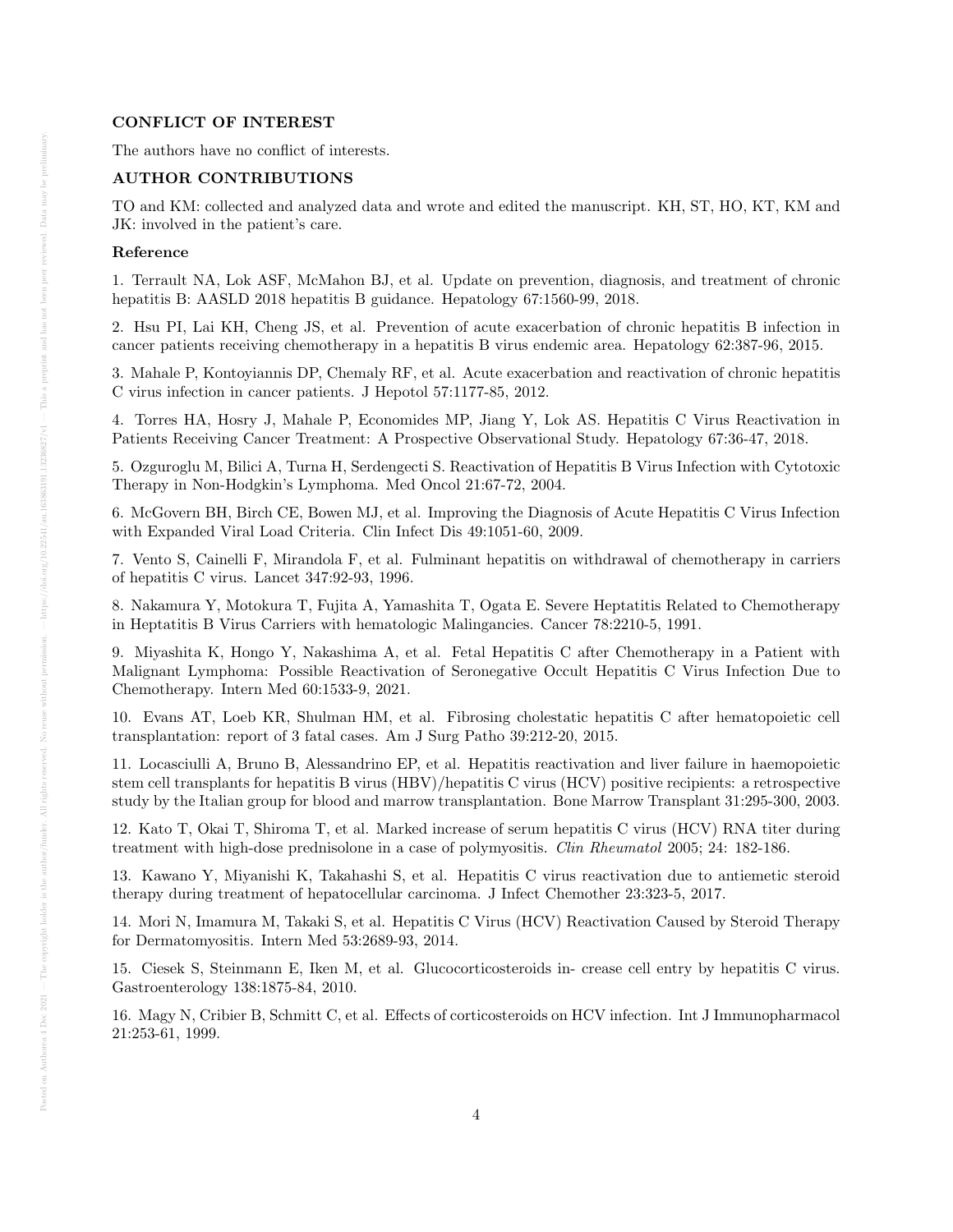17. Smith PJ, Suri D. Adrenalectomy to treat reactivated chronic hepatitis B infection in a patient with a steroid-secreting adrenal tumour. BMJ case report 2011:bcr1120103508, 2011.

18. Tashiro R, Ogawa Y, Tominaga T. Rapid Deterioration of Latent HBV Hepatitis during Cushing Disease and Posttraumatic Stress Disorder after Earthquake. J Neurol Surg A 78:407-11, 2016.

19. Tsou PL, Lee HS, Jeng YM, Huang TS. Submassive Liver Necrosis in a Hepatitis B Carrier With Cushing's Syndrome. J Formos med Assoc101:156-8, 2002.

#### Figure Legends

Figure 1. Contrast-enhanced CT examination. Contrast-enhanced CT examination revealed a tumor (arrow) with a major axis of about 30 mm in the left adrenal gland.

Figure 2. MRI image of the adrenal lesion. MRI showed mild hyperintensity in the "in phase" (a) and decreased signal in the "out of phase" (b), suggesting adrenocortical adenoma (arrow).

Figure 3. Changes in serum transaminase and HCV RNA levels. All showed rapid improvement by administration of direct acting antivirals. ALT: alanine aminotransferase, AST: aspartate transaminase, HCV RNA: hepatitis C virus ribonucleic acid.

Figure 4. Pathological findings of tissues obtained by percutaneous liver biopsy. Infiltration of inflammatory cells, which was mostly composed of lymphocytes and plasma cells and a small number of neutrophils, was observed mainly in the portal vein area. This was accompanied by fibrous enlargement and interface hepatitis. Although the arrangement of hepatocytes was maintained in the hepatic lobule, spotty necrosis was observed in some parts. No clear fat deposits were found in the hepatocytes, and NASH or NAFLD was a negative finding. According to the new Inuyama classification, hepatitis equivalent to A2-3 / F1-2 was considered. (a;  $x100$ , b;  $x200$ , scale bar=500 $\mu$ m)

#### Table

Table 1. Laboratory data on admission